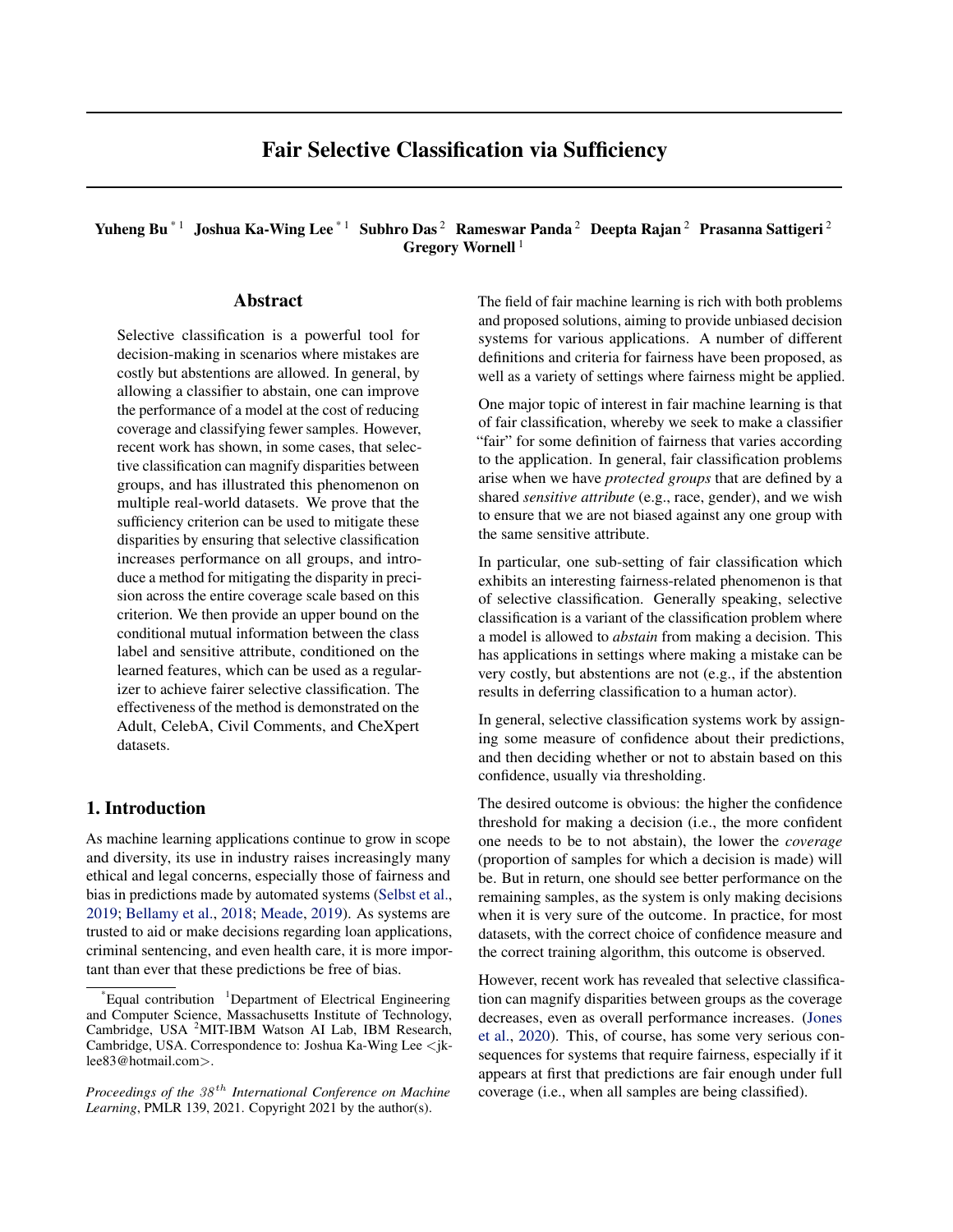Thus, we seek a method for enforcing fairness which ensures that a classifier is fair even if it abstains from classifying on a large number of samples. In particular, having a measure of confidence that is reflective of accuracy for each group can ensure that thresholding doesn't harm one group more than another. This property can be achieved by applying a condition known as *sufficiency*, which ensures that our predictive scores in each group are such that they provide the same accuracy at each confidence level [\(Barocas et al.,](#page-8-0) [2019\)](#page-8-0). This condition also ensures that the precision on all groups increases when we apply selective classification, and can help mitigate the disparity between groups as we decrease coverage.

The sufficiency criteria can be formulated as enforcing a conditional independence between the label and sensitive attribute, conditioned on the learned features, and thus allows for a relaxation and optimization method that centers around the mutual information. However, to impose this criteria, we require the use of a penalty term that includes the conditional mutual information between two discrete or continuous variables conditioned on a third continuous variable. Existing method for computing the mutual information for the purposes of backpropagation tend to struggle when the term in the condition involves the learned features. In order to facilitate this optimization, we thus derive an upper-bound approximation of this quantity.

In this paper, we make two main contributions. Firstly, we prove that sufficiency can be used to train fairer selective classifiers which ensure that precision always increases as coverage is decreased for all groups. Secondly, we derive a novel upper bound of the conditional mutual information which can be used as a regularizer to enforce the sufficiency criteria, then show that it works to mitigate the disparities on real-world datasets.

## 2. Background

### 2.1. The Fair Classification Problem

We begin with the standard supervised learning setup of predicting the value of a target variable  $Y \in \mathcal{Y}$  using a set of decision or predictive variables  $X \in \mathcal{X}$  with training samples  $\{(x_1, y_1), \ldots, (x_n, y_n)\}\$ . For example, X may be information about an individual's credit history, and Y is whether the individual will pay back a certain loan. In general, we wish to find features  $\Phi(x) \in \mathbb{R}^{d_{\Phi}}$ , which are predictive about  $Y$ , so that we can construct a good predictor  $\hat{y} = T(\Phi(x))$  of y under some loss criteria  $L(\hat{y}, y)$ , where T denotes the final classifier on the learned features.

Now suppose we have some sensitive attributes  $D \in \mathcal{D}$  we wish to be "fair" about (e.g., race, gender), and training samples  $\{(x_1, y_1, d_1), \ldots, (x_n, y_n, d_n)\}.$  For example, in the banking system, predictions about the chance of someone

repaying a loan  $(Y)$  given factors about one's financial situation  $(X)$  should not be determined by gender  $(D)$ . While D can be continuous or discrete (and our method generalizes to both cases), we focus in this paper on the case where  $D$  is discrete, and refer to members which share the same value of D as being in the same *group*. This allows us to formulate metrics based on group-specific performance.

There are numerous metrics and criteria for what constitutes a fair classifier, many of which are mutually exclusive with one another outside of trivial cases. One important criteria is *positive predictive parity* [\(Corbett-Davies et al.,](#page-8-0) [2017;](#page-8-0) [Pessach & Shmueli,](#page-9-0) [2020\)](#page-9-0), which is satisfied when the precision (which we denote as  $PPV$ , after Positive Predictive Value) for each group is the same, that is:

$$
\forall a, b \in \mathcal{D}, \mathbb{P}(Y=1|\hat{Y}=1, D=a) = \mathbb{P}(Y=1|\hat{Y}=1, D=b).
$$
\n(1)

This criteria is especially important in applications where false positives are particularly harmful (e.g., criminal sentencing or loan application decisions) and having one group falsely labeled as being in the positive group could lead to great harm or contribute to further biases. Looking at precision rates can also reveal disparities that may be hidden by only considering the differences in accuracies across groups [\(Angwin et al.,](#page-8-0) [2016\)](#page-8-0).

When  $D$  is binary, an intuitive way to measure the severity of violations of this condition is to measure the difference in precision between the two groups:

$$
\Delta_{PPV} \triangleq \mathbb{P}(Y=1|\hat{Y}=1, D=0) - \mathbb{P}(Y=1|\hat{Y}=1, D=1).
$$
\n(2)

A number of methods exist for learning fairer classifiers. [\(Calders et al.,](#page-8-0) [2009\)](#page-8-0) and [\(Menon & Williamson,](#page-9-0) [2018\)](#page-9-0) reweight probabilities to ensure fairness, while [\(Zafar et al.,](#page-10-0) [2017\)](#page-10-0) proposes using covariance-based constraints to enforce fairness criteria, and [\(Zhang et al.,](#page-10-0) [2018\)](#page-10-0) uses an adversarial method, requiring the training of an adversarial classifier. Still others work by directly penalizing some specific fairness measure [\(Zemel et al.,](#page-10-0) [2013b;](#page-10-0) [du Pin Calmon](#page-8-0) [et al.,](#page-8-0) [2017\)](#page-8-0).

Many of these methods also work by penalizing some approximation or proxy for the mutual information. [\(Mary](#page-9-0) [et al.,](#page-9-0) [2019;](#page-9-0) [Baharlouei et al.,](#page-8-0) [2020;](#page-8-0) [Lee et al.,](#page-9-0) [2020\)](#page-9-0) propose the use of the Hirschfeld-Gebelein-Renyi maximal correlation as a regularizer for the independence and separation constraints (which requires that  $\hat{Y} \perp D$  and  $\hat{Y} \perp D \mid Y$ , respectively), which has been shown to be an approximation for the mutual information [\(Huang et al.,](#page-9-0) [2019\)](#page-9-0). Finally, [\(Cho et al.,](#page-8-0) [2020\)](#page-8-0) approximates the mutual information using a variational approximation. However, none of these methods are designed to tackle the selective classification problem.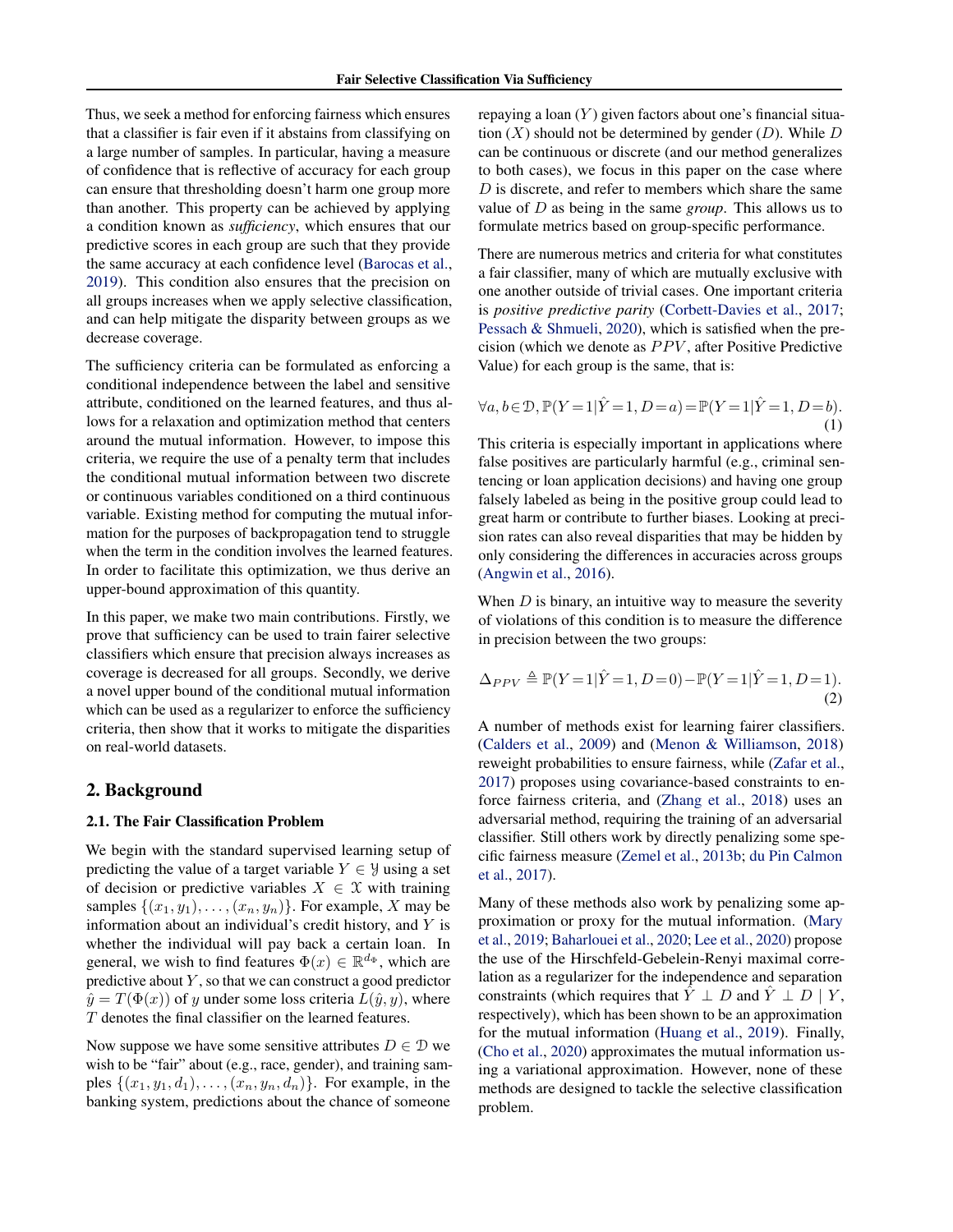### <span id="page-2-0"></span>2.2. Selective Classification

In selective classification, a predictive system is given the choice of either making a prediction  $\hat{Y}$  or abstaining from the decision. The core assumption underlying selective classification is that there are samples for which a system is more confident about its prediction, and by only making predictions when it is confident, the performance will be improved. To enable this, we must have a *confidence score*  $\kappa(x)$  which represents the model's certainty about its prediction on a given sample  $x$  [\(Geifman & El-Yaniv,](#page-8-0) [2017\)](#page-8-0). Then, we threshold on this value to decide whether to make a decision or to abstain. We define the *coverage* as the fraction of samples for which we do not abstain on (i.e., the fraction of samples that we make predictions on).

As is to be expected, when the confidence is a good measure of the probability of making a correct prediction, then as we increase the minimum confidence threshold for making the prediction (thus decreasing the coverage), we should see the risk on the classified samples decrease or the accuracy over the classified samples increase. This leads us to the *accuracy-coverage* tradeoff, which is central to selective classification (though we note here the warning from the previous section about accuracy not telling the whole story).

Selective classifiers can work *a posteriori* by taking in an existing classifier and deriving an uncertainty measure from it for which to threshold on [\(Geifman & El-Yaniv,](#page-8-0) [2017\)](#page-8-0), or a selective classifier can be trained with an objective that is designed to enable selective classification [\(Cortes et al.,](#page-8-0) [2016;](#page-8-0) [Yildirim et al.,](#page-10-0) [2019\)](#page-10-0).

One common method of extracting a confidence score from an existing network is to take the softmax response  $s(x)$  as a measure of confidence. In the case of binary classification, to better visualize the distribution of the scores, we define the confidence using a monotonic mapping of  $s(x)$ :

$$
\kappa = \frac{1}{2} \log \left( \frac{s(x)}{1 - s(x)} \right) \tag{3}
$$

which maps [0.5, 1] to [0,  $\infty$ ] and provides much higher resolution on the values close to 1.

Finally, to measure the effectiveness of selective classification, we can plot the accuracy-coverage curve, and then compute the area under this curve to encapsulate the perfor-mance across different coverages (Franc & Průša, [2019\)](#page-8-0).

#### 2.3. Biases in Selective Classification

[\(Jones et al.,](#page-9-0) [2020\)](#page-9-0) has shown that in some cases, when coverage is decreased, the difference in recall between groups can sometimes increase, magnifying disparities between groups and increasing unfairness. In particular, they have shown that in the case of the CelebA and CivilComments dataset, decreasing the coverage can also decrease the recall



Figure 1. (Top) When margin distributions are not aligned, (Bottom) then as we sweep over the threshold  $\tau$ , the accuracies for the groups do not necessarily move in concert with one another.

on the worst-case group.

In general, this phenomenon occurs due to a difference between the average margin distribution and the group-specific margin distributions, resulting in different levels of performance when thresholding, as illustrated in Figure 1.

The *margin* M of a classifier is defined as  $\kappa(x)$  when  $\hat{y}(x) = y$  and  $-\kappa(x)$  otherwise. If we let  $\tau$  be our threshold, then a selective classifier makes the correct prediction when  $M(x) \geq \tau$  and incorrect predictions when  $M(x) \leq -\tau$ . We also denote its probability density function (PDF) and cumulative density function (CDF) as  $f<sub>M</sub>$  and  $F<sub>M</sub>$ , respectively. Then, the selective accuracy is

$$
A_F(\tau) = \frac{1 - F_M(\tau)}{F_M(-\tau) + 1 - F_M(\tau)}
$$
(4)

for a given threshold. We can analogously compute the selective precision by conditioning on  $Y = 1$ ,

$$
PPV_F(\tau) = \frac{1 - F_{M|\hat{Y}=1}(\tau)}{F_{M|\hat{Y}=1}(-\tau) + 1 - F_{M|\hat{Y}=1}(\tau)}.
$$
 (5)

We can also analogously define the distributions of the margin for each group using  $f_{M,D}$  and  $F_{M,d}$  for group  $d \in \mathcal{D}$ .

[\(Jones et al.,](#page-9-0) [2020\)](#page-9-0) proposes a number of different situations for which average accuracy could increase but worstgroup accuracy could decrease based on their relative margin distributions. For example, if  $F$  is left-log-concave (e.g., Gaussian), then  $A_F(\tau)$  is monotonically increasing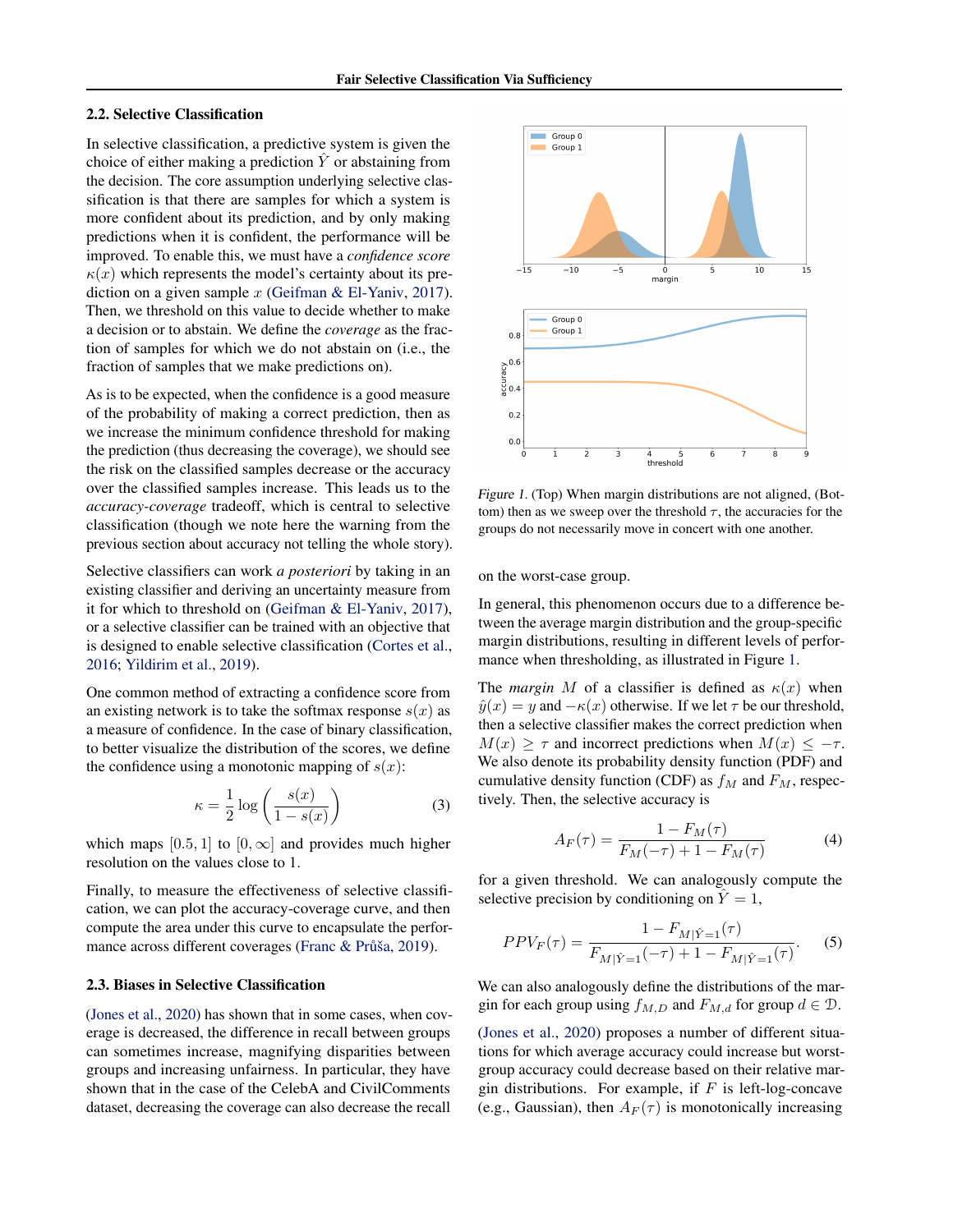when  $A_F(0) \geq 0.5$  and monotonically decreasing otherwise. Thus, if  $A_F(0) > 0.5$  but  $A_{F_d}(0) < 0.5$ , then average accuracy may increase as we increase  $\tau$  (and thus decrease coverage) but the accuracy on group  $d$  may decrease, thus resulting in magnified disparity. This same phenomenon occurs with the precision when we condition on  $\hat{Y} = 1$ . In general, when margin distributions are not aligned between groups, disparity can increase as one sweeps over the threshold  $\tau$ . Further subdividing groups according to their label yields the difference in recall rates observed.

# 3. Fair Selective Classification with Sufficiency

#### 3.1. Sufficiency and Fair Selective Classification

Our solution to the fair selective classification problem is to apply the sufficiency criteria to the learned features.

*Sufficiency* requires that  $Y \perp D \mid \hat{Y}$  or  $Y \perp D \mid \Phi(X)$ , i.e., the prediction completely subsumes all information about the sensitive attribute that is relevant to the label [\(Cleary,](#page-8-0) [1966\)](#page-8-0). When  $Y$  is binary, the sufficiency criteria requires that [\(Barocas et al.,](#page-8-0) [2019\)](#page-8-0):

$$
\mathbb{P}(Y=1|\Phi(x), D=a) = \mathbb{P}(Y=1|\Phi(x), D=b),
$$
  

$$
\forall a, b \in \mathcal{D}.
$$
 (6)

Sufficiency has applications to full-coverage positive predictive parity, and is also used for solving the domain generalization problem by learning domain-invariant features, as in Invariant Risk Minimization (IRM) [\(Creager et al.,](#page-8-0) [2020;](#page-8-0) [Arjovsky et al.,](#page-8-0) [2019\)](#page-8-0).

The application of this criteria to fair selective classification comes to us by way of *Calibration by Group*. Calibration by group [\(Chouldechova,](#page-8-0) [2017\)](#page-8-0) requires that there exists a score function  $R = s(x)$  such that, for all  $r \in (0, 1)$ :

$$
\mathbb{P}(Y=1|R=r,D=a)=r, \ \forall a \in \mathcal{D}.\tag{7}
$$

The following result from [\(Barocas et al.,](#page-8-0) [2019\)](#page-8-0) links calibration and sufficiency:

Theorem 1. *If a classifier has sufficient features* Φ*, then there exists a mapping*  $h(T(\Phi)) : [0,1] \rightarrow [0,1]$  *such that*  $h(T(\Phi))$  *is calibrated by group.* 

If we can find sufficient features  $\Phi(X)$ , so that the score function is calibrated by group based these features, then we have the following result (the proof can be found in the Appendix [A\)](#page--1-0):

**Theorem 2.** If a classifier has a score function  $R = s(x)$ *which is calibrated by group, and selective classification is performed using confidence* κ *as defined in [\(3\)](#page-2-0), then for all groups*  $d \in \mathcal{D}$  *we have that both*  $A_F(\tau)$  *and*  $PPV_{F_d}(\tau)$  *are monotonically increasing with respect to*  $τ$ *. Furthermore, we also have that*  $A_{F_d}(0) > 0.5$  *and*  $PPV_{F_d}(0) > 0.5$ *.* 

From this, we can guarantee that as we sweep through the threshold, we will never penalize performance of any one group in service of increasing the overall precision. Furthermore, in most real-world applications, the precision on the best-performing groups tends to saturate very quickly to values close to 1 when coverage is reduced, and thus, if we can guarantee that the precision increases on the worst performing group as well, then in general, the difference in precision between groups decreases as coverage decreases.

#### 3.2. Imposing the Sufficiency Condition

From the above theorem, we can see that the classifier given by the following optimization problem which satisfies sufficiency should yield the desired property of enabling fair selective classification. It should ensure that as we sweep over the coverage, the performance of one group is not penalized in the service of improving the performance of another group or improving the average performance.

$$
\min_{\theta} L(\hat{y}, y) \tag{8}
$$
  
s.t.  $Y \perp D | \Phi(X),$ 

where  $\hat{y} = T(\Phi(x))$ , and  $\theta$  are the model parameters for both  $\Phi$  and T. One possible way of representing the sufficiency constraint is by using the mutual information:

$$
\min_{\theta} L(\hat{y}, y)
$$
  
s.t.  $I(Y; D | \Phi(X)) = 0.$  (9)

This follows from the fact that  $Y \perp D \mid \Phi(X)$  is satisfied if and only if  $I(Y; D | \Phi(X)) = 0$ . This provides us with a simple relaxation of the constraint into the following form:

$$
\min_{\theta} L(\hat{y}, y) + \lambda I(Y; D | \Phi(X)). \tag{10}
$$

We note here that existing works using mutual information for fairness are ill-equipped to handle this condition, as they assume that it is not the features that will be conditioned on, but rather that the penalty will be the mutual information between the sensitive attribute and the features (e.g., penalizing  $I(\Phi(X); D)$  for demographic parity), possibly conditioned on the label (e.g., penalizing  $I(\Phi(X); D|Y)$ ) in the case of equalized odds). As such, existing methods either assume that the variable being conditioned on is discrete [\(du Pin Calmon et al.,](#page-8-0) [2017;](#page-8-0) [Zemel et al.,](#page-10-0) [2013a;](#page-10-0) [Hardt](#page-9-0) [et al.,](#page-9-0) [2016\)](#page-9-0), become unstable when the features are placed in the condition [\(Mary et al.,](#page-9-0) [2019\)](#page-9-0), or simply do not allow for conditioning of this type due to their formulation [\(Grari](#page-9-0) [et al.,](#page-9-0) [2019;](#page-9-0) [Baharlouei et al.,](#page-8-0) [2020\)](#page-8-0).

Thus, in order to approximate the mutual information for our purposes, we must first derive an upper bound for the mutual information which is computable in our applications. Our bound is inspired by the work of [\(Cheng et al.,](#page-8-0) [2020\)](#page-8-0) and is stated in the following theorem: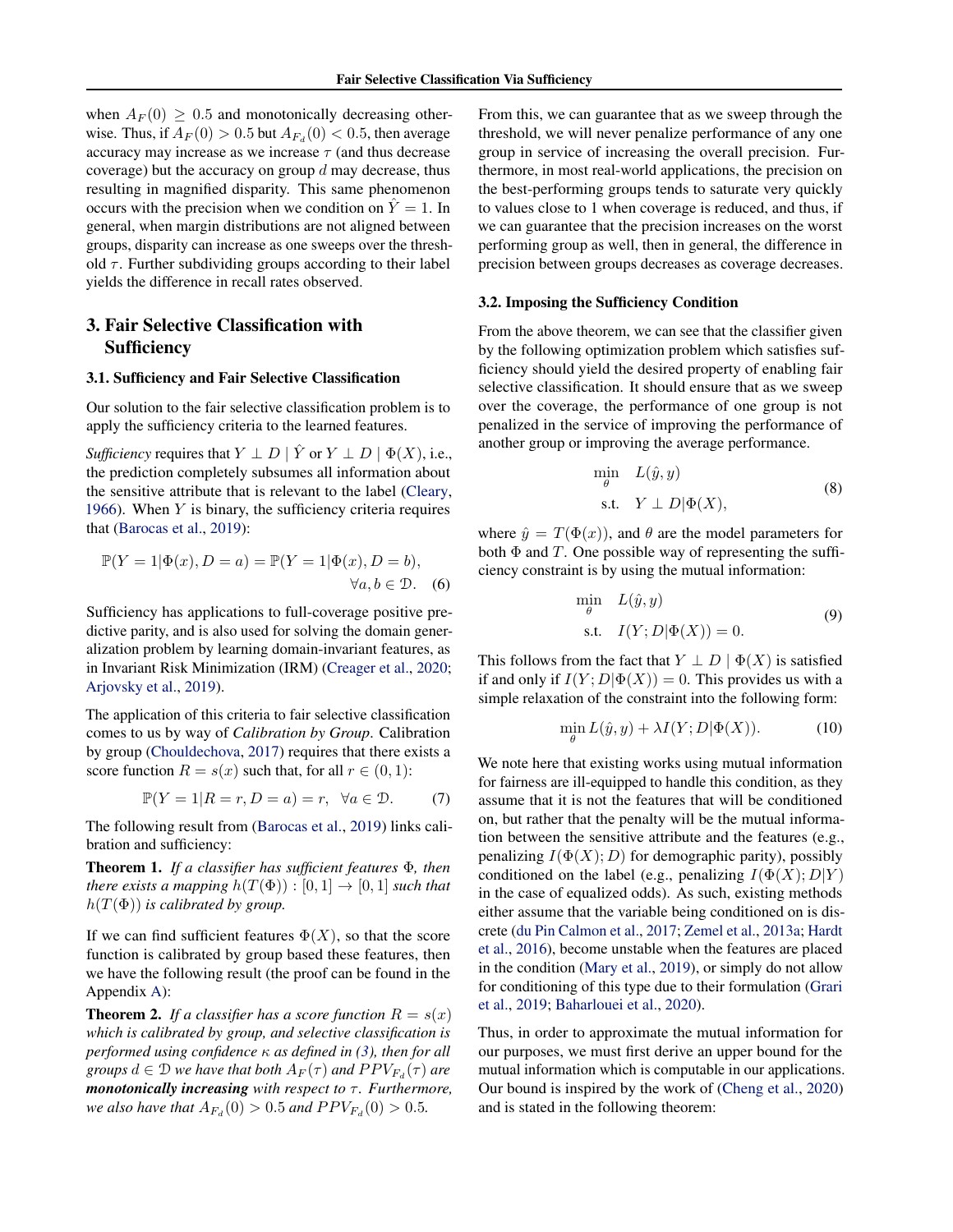Theorem 3. *For random variables* X*,* Y *and* Z*, we have*

$$
I_{\text{UB}}(X;Y|Z) \ge I(X;Y|Z),\tag{11}
$$

*where equality is achieved if and only if*  $X \perp Y \mid Z$ , and

$$
I_{\text{UB}}(X;Y|Z) \triangleq \mathbb{E}_{P_{XYZ}}[\log P(Y|X,Z)]
$$
  
-  $\mathbb{E}_{P_X}[\mathbb{E}_{P_{YZ}}[\log P(Y|X,Z)]]$ . (12)

*Proof.* The conditional mutual information can be written as

$$
I(X;Y|Z)
$$
  
=  $\mathbb{E}_{P_{XYZ}} [\log P(Y|X,Z)] - \mathbb{E}_{P_{YZ}} [\log P(Y|Z)].$  (13)

Thus,

$$
I_{\text{UB}}(X;Y|Z) - I(X;Y|Z)
$$
  
=  $\mathbb{E}_{P_{YZ}} [\log P(Y|Z) + \mathbb{E}_{P_X} [-\log P(Y|X,Z)]]$ . (14)

Note that  $-\log(\cdot)$  is convex,

$$
\mathbb{E}_{P_X} \left[ -\log P(Y|X,Z) \right] \ge -\log \mathbb{E}_{P_X} \left[ P(Y|X,Z) \right] = -\log P(Y|Z), \tag{15}
$$

which completes the proof.

Thus,  $I(Y; D | \Phi(X))$  can be upper bounded by  $I_{UB}$  as:

$$
I(Y; D|\Phi(X)) \leq \mathbb{E}_{P_{XYD}} [\log P(Y|\Phi(X), D)] \qquad (16)
$$

$$
- \mathbb{E}_{P_{D}} [\mathbb{E}_{P_{XY}} [\log P(Y|\Phi(X), D)]].
$$

Since  $P(y|\Phi(x), d)$  is unknown in practice, we need to use a variational distribution  $q(y|\Phi(x), d; \theta)$  with parameter  $\theta$ to approximate it. Here, we adopt a neural net that predicts Y based on feature  $\Phi(X)$  and sensitive attribute D as our variational model  $q(y|\Phi(x), d; \theta)$ .

However, in many cases,  $X$  will be continuous, highdimensional data (e.g., images), while  $D$  will be a discrete, categorical variable (e.g., gender, ethnicity). Therefore, it would be more convenient to instead formulate the model as  $q(y|\Phi(x); \theta_d)$ , i.e., to train a *group-specific* model for each  $d \in \mathcal{D}$  to approximate  $P(y|\Phi(x), d)$ , instead of treating D as a single input to the neural net.

Then, we can compute the first term of the upper bound as the negative cross-entropy of the training samples using the "correct" classifier for each group (group-specific loss), and the second term as the cross-entropy of the samples using a randomly-selected classifier (group-agnostic loss) drawn according to the marginal distribution  $P_D$ . Thus, by replacing all expectations in (16) with empirical averages, the regularizer is given by

$$
L_R \triangleq \frac{1}{n} \sum_{i=1}^n \left( \log q(y_i | \Phi(x_i); \theta_{d_i}) - \log q(y_i | \Phi(x_i); \theta_{\tilde{d}_i}) \right),\tag{17}
$$

Algorithm 1 Training with sufficiency-based regularizer

**Data:** Training samples  $\{(x_1, y_1, d_1), \ldots, (x_n, y_n, d_n)\},\$  $\{d_1, \ldots, d_n\}$ , which are drawn i.i.d. from the empirical distribution  $P_D$ 

Initialize  $\Phi$ , T (parameterized by  $\theta_{\phi}$  and  $\theta_{T}$ , respectively) and  $\theta_d$  with pre-trained model, and let  $n_d$  be the number of samples in group d.

Compute the following losses:

Group-specific losses  $L_d = -\sum_{i: d_i=d} \log q(y_i | \Phi(x_i); \theta)$ Joint loss  $L_0 = \frac{1}{n} \sum_{i=1}^n L(T(\Phi(x_i)), y_i)$ 

Regularizer loss  $L_R$  defined in (17) including both Groupspecific loss and Group-agnostic loss

for *each training iteration* do

```
\nfor 
$$
d = 1, \ldots, |\mathcal{D}|
$$
 do // Fit group-specific models\n\nfor  $j = 1, \ldots, M$  do // For each batch\n $\begin{vmatrix}\n\theta_d \leftarrow \theta_d - \frac{1}{n_d} \eta_d \nabla_{\theta} L_d\n\end{vmatrix}$ \nend\nfor  $j = 1, \ldots, N$  do // For each batch\n $\begin{vmatrix}\n\theta_{\phi} \leftarrow \theta_{\phi} - \frac{1}{n} \eta_f \nabla_{\theta_{\phi}} (L_0 + \lambda L_R) \n\end{vmatrix}$  (Update feature extractor)\n $\begin{vmatrix}\n\theta_T \leftarrow \theta_T - \frac{1}{n} \eta \nabla_{\theta_T} L_0 \n\end{vmatrix}$  (Update joint classifier)\nend\n
```

end

 $\Box$ 

where  $\tilde{d}_i$  are drawn i.i.d. from the marginal distribution  $P_D$ , and for  $d \in \mathcal{D}$ ,

$$
\theta_d = \arg \max_{\theta} \sum_{i: d_i = d} \log q(y_i | \Phi(x_i); \theta). \tag{18}
$$

Let T denote a *joint classifier* over all groups which is used to make final predictions, such that  $\hat{y} = T(\Phi(x))$ , then the overall loss function is

$$
\min_{\theta_T, \theta_{\Phi}} \frac{1}{n} \sum_{i=1}^n \left( L\big(T(\Phi(x_i)), y_i\big) + \lambda \log q(y_i | \Phi(x_i); \theta_{d_i}) - \lambda \log q(y_i | \Phi(x_i); \theta_{\tilde{d}_i}) \right). \tag{19}
$$

In practice, we train our model by alternating between the fitting steps in (18) and feature updating steps in (19), and the overall training process is described in Algorithm 1 and Figure [2.](#page-5-0) Intuitively, by trying to minimize the difference between the log-probability of the output of the correct model and that of the randomly-chosen one, we are trying to enforce  $\Phi(x)$  to have the property that all group-specific models trained on it will be the same; that is:

$$
q(y|\Phi(x); \theta_a) = q(y|\Phi(x); \theta_b), \quad \forall a, b \in \mathcal{D}.
$$
 (20)

This happens when  $P(Y|\Phi(X), D) = P(Y|\Phi(X))$ , which implies the sufficiency condition  $Y \perp D|\Phi(X)$ .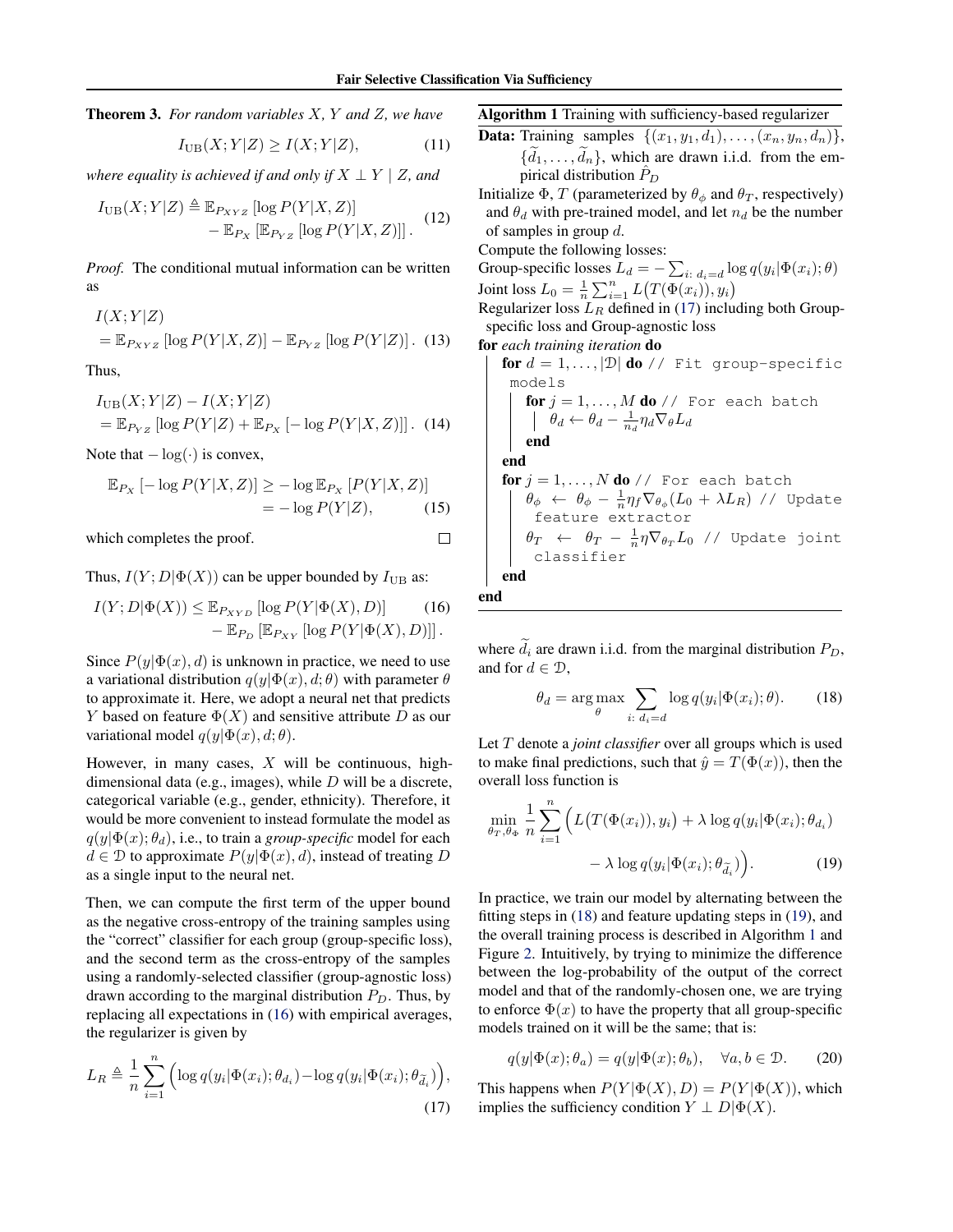Fair Selective Classification Via Sufficiency

<span id="page-5-0"></span>

Figure 2. Diagram illustrating the computation of our sufficiency-based loss when  $D$  is binary.

| <b>Dataset</b>                  | <b>Modality</b>     | <b>Target</b>  | <b>Attribute</b>  |
|---------------------------------|---------------------|----------------|-------------------|
| Adult                           | Demographics Income |                | <b>Sex</b>        |
| CelebA                          | Photo               | Hair<br>Colour | Gender            |
| Civil Com-<br>ments             | Text                | Toxicity       | Christianity      |
| $CheX$ pert- $X$ -ray<br>device |                     | Disease        | Support<br>Device |
|                                 |                     |                |                   |

Table 1. Summary of datasets.

# 4. Experimental Results

### 4.1. Datasets and Setup

We test our method on four binary classification datasets (while our method works with multi-class classification in general, our metrics for comparison are based on the binary case), which are commonly used in fairness:  $Adult<sup>1</sup>$ , CelebA<sup>2</sup>, Civil Comments<sup>3</sup>, and CheXpert<sup>4</sup>. In all cases, we use the standard train/val/test splits packaged with the datasets and implemented our code in PyTorch. We set  $\lambda =$ 0.7 for all datasets as well, which we chose by sweeping over values of  $\lambda$  across all datasets.

The Adult dataset [\(Kohavi,](#page-9-0) [1996\)](#page-9-0) consists of census data drawn from the 1994 Census database, with 48,842 samples. The data  $X$  consists of demographic information about individuals, including age, education, marital status, and country of origin. Following [\(Bellamy et al.,](#page-8-0) [2018\)](#page-8-0), we onehot encode categorical variables and designate the binaryquantized income to be the target label  $Y$  and sex to be



Figure 3. Overall accuracy-coverage curves for Adult dataset for the three methods.

the sensitive attribute  $D$ . In order to simulate the bias phenomenon discussed in Section 2.3, we also drop all but the first 50 samples for which  $D = 0$  and  $Y = 1$ . We then use a two-layer neural network with 80 nodes in the hidden layer for classification, as in [\(Mary et al.,](#page-9-0) [2019\)](#page-9-0), with the first layer serving as the feature extractor and the second as the classifier, and trained the network for 20 epochs.

The CelebA dataset [\(Liu et al.,](#page-9-0) [2015\)](#page-9-0) consists of 202,599 images of 10,177 celebrities, along with a list of attributes associated with them. As in [\(Jones et al.,](#page-9-0) [2020\)](#page-9-0), we use the images as data  $X$  (resized to 224x224), the hair color (blond or not) as the target label  $Y$ , and the gender as the sensitive attribute D, then train a ResNet-50 model [\(He et al.,](#page-9-0) [2016\)](#page-9-0) (with initialization using pre-trained ImageNet weights) for 10 epochs on the dataset, with the penultimate layer as the feature extractor and the final layer as the classifier.

The Civil Comments dataset [\(Borkan et al.,](#page-8-0) [2019\)](#page-8-0) is a textbased dataset consisting of a collection of online comments, numbering 1,999,514 in total, on various news articles, along with metadata about the commenter and a label in-

<sup>1</sup> https://archive.ics.uci.edu/ml/datasets/adult

<sup>2</sup> http://mmlab.ie.cuhk.edu.hk/projects/CelebA.html

<sup>3</sup> https://www.kaggle.com/c/jigsaw-unintended-bias-intoxicity-classification/data

<sup>4</sup> https://stanfordmlgroup.github.io/competitions/chexpert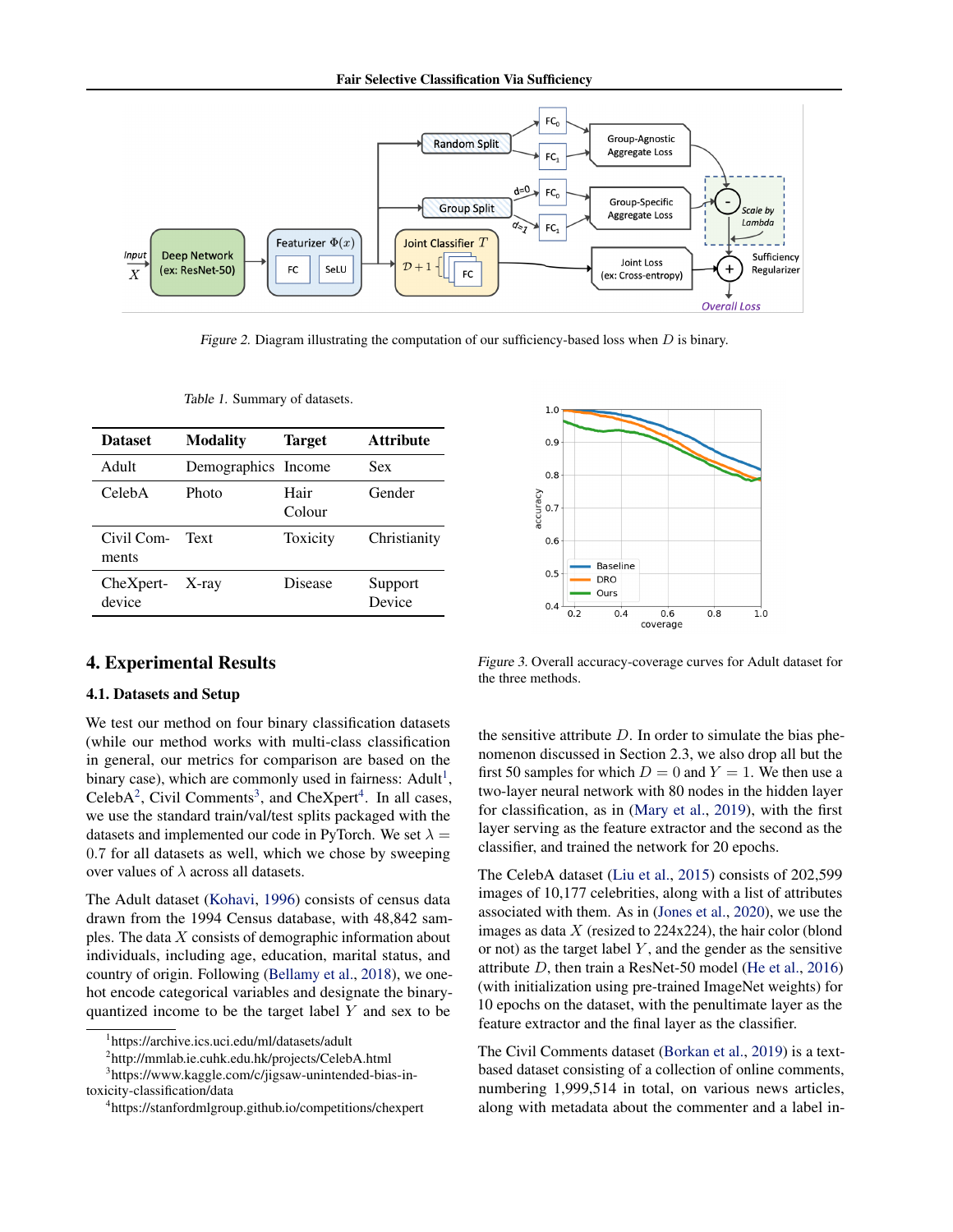

Figure 4. Group-specific precision-coverage curves for Adult dataset for the three methods.



Figure 5. Group-specific precision-coverage curves for CheXpert dataset for the three methods.

dicating whether the comment displays toxicity or not. As in [\(Jones et al.,](#page-9-0) [2020\)](#page-9-0), we let  $X$  be the text of the comment,  $Y$  be the toxicity binary label, and  $D$  to be mention of Christianity. We pass the data first through a BERT model [\(Devlin et al.,](#page-8-0) [2019\)](#page-8-0) with Google's pre-trained parameters [\(Turc et al.,](#page-10-0) [2019\)](#page-10-0) and treat the output features as the input into our system. We then apply a two-layer neural network to the BERT output with 80 nodes in the hidden layer, once again treating the layers as feature extractor and classifier, respectively. We trained the model for 20 epochs.

The CheXpert dataset [\(Irvin et al.,](#page-9-0) [2019\)](#page-9-0) comprises of 224,316 chest radiograph images from 65,240 patients with annotations for 14 different lung diseases. As in [\(Jones](#page-9-0) [et al.,](#page-9-0) [2020\)](#page-9-0), we consider the binary classification task of detecting Pleural Effusion (PE). We set  $X$  to be the X-ray image of resolution 224x224, Y is whether the patient has PE, and D is the presence of a support device. We train a model by fine-tuning the DenseNet-121 [\(Huang et al.,](#page-9-0) [2017\)](#page-9-0) (with initialization using pre-trained ImageNet weights) for 10 epochs on the dataset, with the penultimate layer as the feature extractor and the final layer as the classifier.

We compared our results to a baseline where we only optimize the cross-entropy loss, as in standard classification. We also compared our method to the group DRO method of [\(Sagawa et al.,](#page-10-0) [2019\)](#page-10-0), using the code provided publicly on Github<sup>5</sup>, which has been shown to mitigate the disparity in recall rates between groups in selective classification [\(Jones](#page-9-0)

#### [et al.,](#page-9-0) [2020\)](#page-9-0).

#### 4.2. Results and discussion

Figure [3](#page-5-0) shows the overall accuracy vs. coverage graphs for each method on the Adult dataset. We can see that, in all cases, selective classification increases the overall accuracy on the dataset, as is to be expected.

However, when we look at the group-specific precisions in Figure 4, we observe that, for the baseline method, this increase in performance comes at the cost of worse performance on the worst-case group. This phenomenon is heavily mitigated in the case of DRO, but there is still a gap in performance in the mid-coverage regime. Finally, our method shows the precisions converging to equality as coverage decreases very quickly. This can be explained by looking at the margin distributions for each method. The margin distribution histograms are plotted in Figure [6.](#page-7-0) We can see that the margin distributions are mismatched for the two groups in the baseline and DRO cases, but aligned for our sufficiency-based method.

Figure 5 and [7](#page-7-0) show the group precisions and margin distributions for the CheXpert dataset. We can see that our method produces a smaller gap in precision at almost all coverages compared to the other two methods, and improves the worst-group precision. Note, in this use-case the presence of a support device (e.g., chest tubes) is spuriously correlated to being diagnosed as having PE [\(Oakden-Rayner](#page-9-0) [et al.,](#page-9-0) [2020\)](#page-9-0). Thus, the worst-case group includes X-rays

<sup>5</sup> [https://github.com/kohpangwei/group](#page-9-0) DRO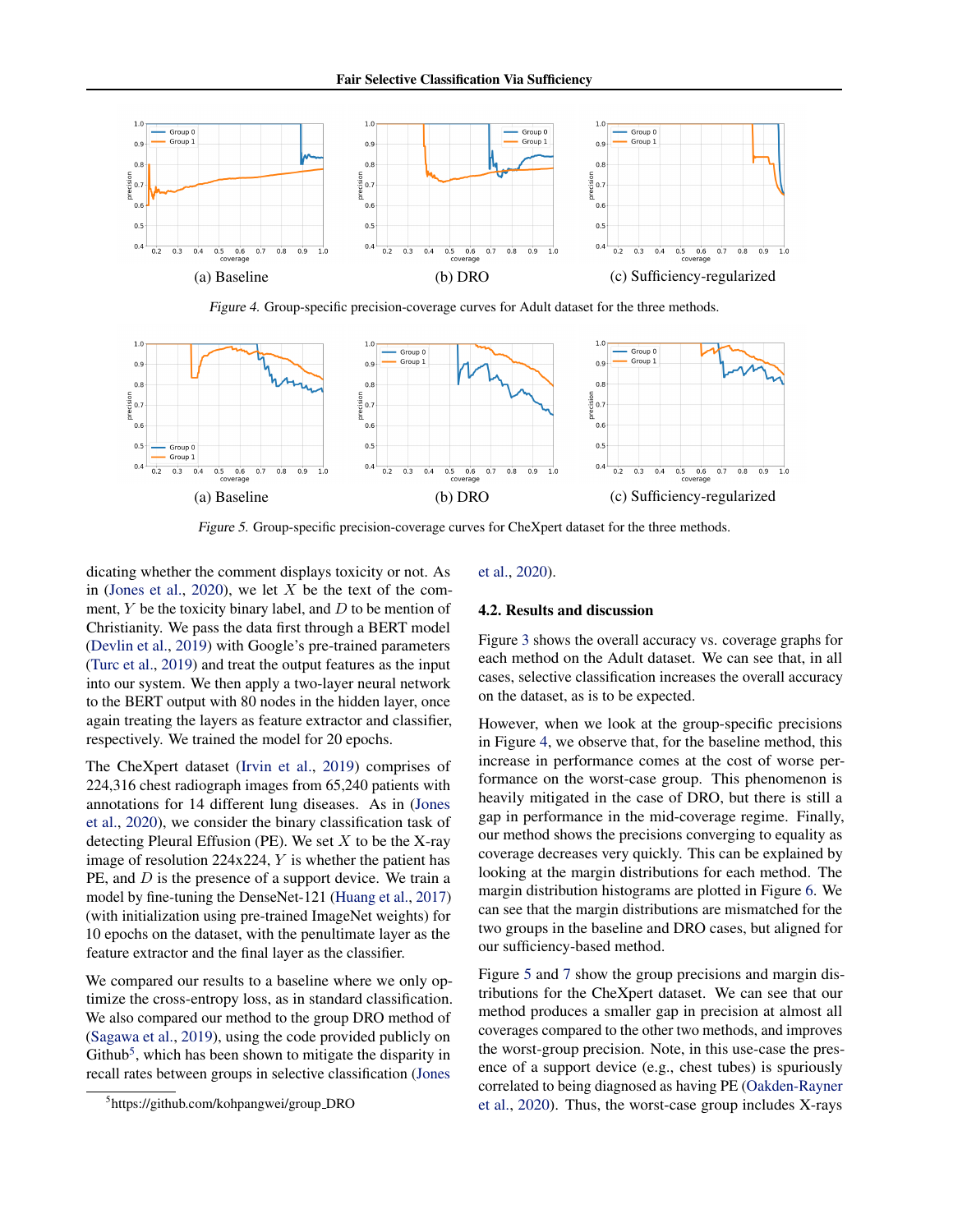<span id="page-7-0"></span>

Figure 6. Margin distributions for Adult dataset for the three methods.



Figure 7. Margin distributions for CheXpert dataset for the three methods.

Table 2. Area under curve results for all datasets.

| <b>Dataset</b> | Method          | Area under<br>accuracy<br>curve | Area between<br>precision<br>curves |
|----------------|-----------------|---------------------------------|-------------------------------------|
| Adult          | <b>Baseline</b> | 0.931                           | 0.220                               |
|                | <b>DRO</b>      | 0.911                           | 0.116                               |
|                | Ours            | 0.887                           | 0.021                               |
| CelebA         | <b>Baseline</b> | 0.852                           | 0.094                               |
|                | DRO             | 0.965                           | 0.018                               |
|                | Ours            | 0.975                           | 0.013                               |
| Civil          | <b>Baseline</b> | 0.888                           | 0.026                               |
| Comments       | <b>DRO</b>      | 0.944                           | 0.013                               |
|                | Ours            | 0.943                           | 0.010                               |
| CheXpert-      | <b>Baseline</b> | 0.929                           | 0.064                               |
| device         | DRO             | 0.933                           | 0.080                               |
|                | Ours            | 0.934                           | 0.031                               |

with a support device, that are diagnosed as PE negative.

Finally, in order to numerically evaluate the relative performances of the algorithms for all the datasets, we compute the following quantities: area under the average accuracy-coverage curve (Franc & Průša, [2019\)](#page-8-0) and area under the absolute difference in precision-coverage curve (or area between the precision-coverage curve for the two groups). Table 2 shows the results for each method and dataset. From

this, it is clear that while our method may incur a small decrease in overall accuracy in some cases, it reduces the disparity between the two groups, as desired.

More experimental results can be found in Appendix B for additional baselines on the Adult Dataset, as well as the precision-coverage curves and margin distributions for the CelebA and CivilComments datasets.

# 5. Conclusion

Fairness in machine learning has never been a more important goal to pursue, and as we continue to root out the biases that plague our systems, we must be ever-vigilant of settings and applications where fairness techniques may need to be applied. We have introduced a method for enforcing fairness in selective classification, using a novel upper bound for the conditional mutual information. And yet, the connection to mutual information suggests that there may be some grander picture yet to be seen, whereby the various mutual information-inspired methods may be unified. A central perspective on fairness grounded in such a fundamental quantity could prove incredibly insightful, both for theory and practice.

#### ACKNOWLEDGMENTS

This work was supported, in part, by the MIT-IBM Watson AI Lab under Agreement No. W1771646, and NSF under Grant No. CCF-1717610.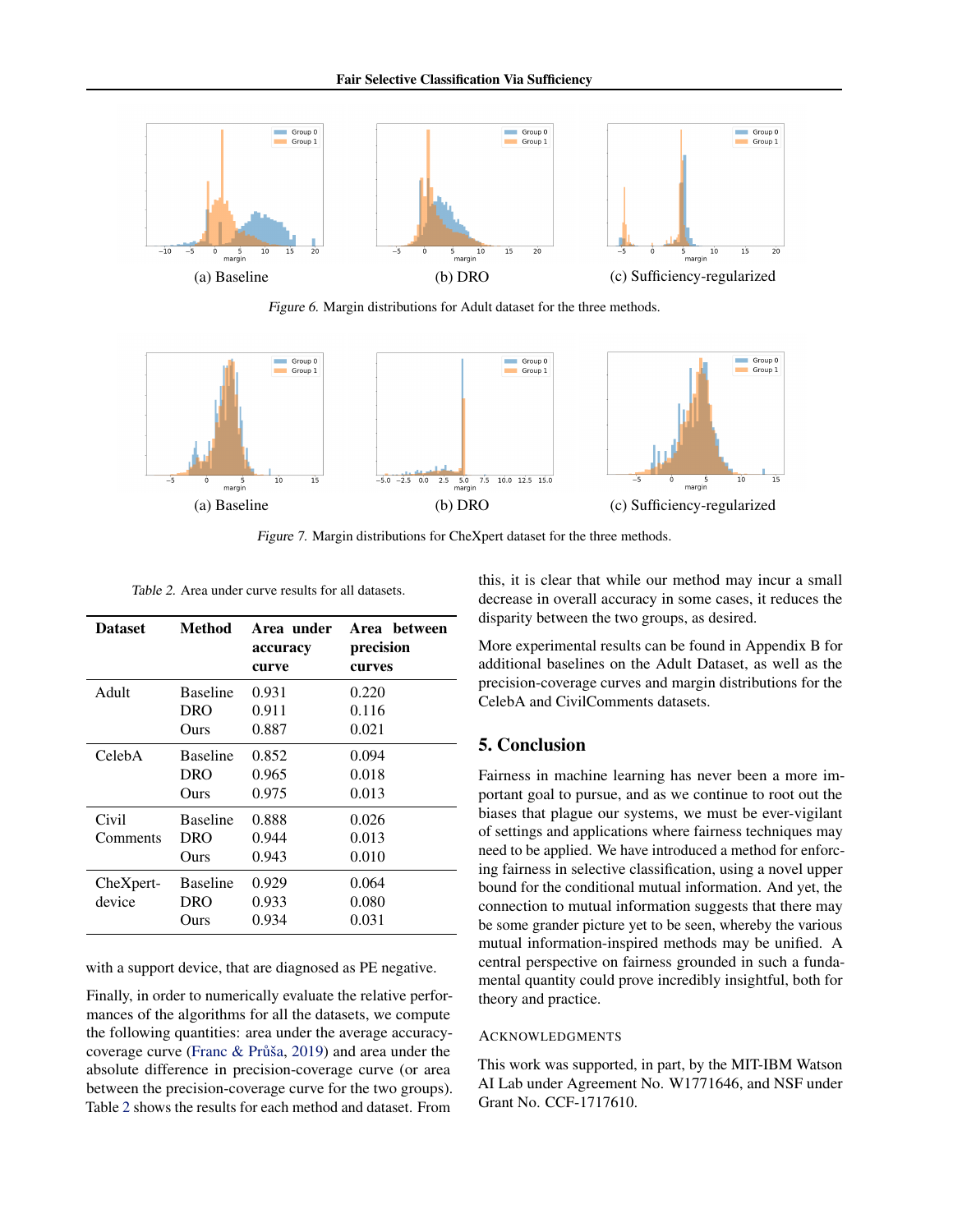# <span id="page-8-0"></span>References

- Angwin, J., Larson, J., Mattu, S., and Kirchner, L. How we analyzed the compas recidivism algorithm. *ProPublica*, 2016. URL [https://www.propublica.org/a](https://www.propublica.org/article/how-we-analyzed-the-compas-recidivism-algorithm) [rticle/how-we-analyzed-the-compas-re](https://www.propublica.org/article/how-we-analyzed-the-compas-recidivism-algorithm) [cidivism-algorithm](https://www.propublica.org/article/how-we-analyzed-the-compas-recidivism-algorithm).
- Arjovsky, M., Bottou, L., Gulrajani, I., and Lopez-Paz, D. Invariant risk minimization. *arXiv preprint arXiv:1907.02893*, 2019.
- Baharlouei, S., Nouiehed, M., Beirami, A., and Razaviyayn, M. Rényi fair inference. In 8th International Conference *on Learning Representations, ICLR 2020, Addis Ababa, Ethiopia, April 26-30, 2020*. OpenReview.net, 2020. URL [https://openreview.net/forum?id=Hkgs](https://openreview.net/forum?id=HkgsUJrtDB) [UJrtDB](https://openreview.net/forum?id=HkgsUJrtDB).
- Barocas, S., Hardt, M., and Narayanan, A. *Fairness and Machine Learning*. fairmlbook.org, 2019. [http://ww](http://www.fairmlbook.org) [w.fairmlbook.org](http://www.fairmlbook.org).
- Bellamy, R. K., Dey, K., Hind, M., Hoffman, S. C., Houde, S., Kannan, K., Lohia, P., Martino, J., Mehta, S., Mojsilovic, A., et al. AI Fairness 360: An extensible toolkit for detecting, understanding, and mitigating unwanted algorithmic bias. *arXiv preprint arXiv:1810.01943*, 2018.
- Borkan, D., Dixon, L., Sorensen, J., Thain, N., and Vasserman, L. Nuanced metrics for measuring unintended bias with real data for text classification. In *Companion Proceedings of The 2019 World Wide Web Conference*, 2019.
- Calders, T., Kamiran, F., and Pechenizkiy, M. Building classifiers with independency constraints. In *2009 IEEE International Conference on Data Mining Workshops*, pp. 13–18. IEEE, 2009.
- Cheng, P., Hao, W., Dai, S., Liu, J., Gan, Z., and Carin, L. CLUB: A contrastive log-ratio upper bound of mutual information. In *Proceedings of the 37th International Conference on Machine Learning, ICML 2020, 13-18 July 2020, Virtual Event*, volume 119 of *Proceedings of Machine Learning Research*, pp. 1779–1788. PMLR, 2020. URL [http://proceedings.mlr.press/](http://proceedings.mlr.press/v119/cheng20b.html) [v119/cheng20b.html](http://proceedings.mlr.press/v119/cheng20b.html).
- Cho, J., Hwang, G., and Suh, C. A fair classifier using mutual information. In *2020 IEEE International Symposium on Information Theory (ISIT)*, pp. 2521–2526. IEEE, 2020.
- Chouldechova, A. Fair prediction with disparate impact: A study of bias in recidivism prediction instruments. *Big data*, 5(2):153–163, 2017.
- Cleary, T. A. Test bias: Validity of the scholastic aptitude test for negro and white students in integrated colleges. *ETS Research Bulletin Series*, 1966(2):i–23, 1966.
- Corbett-Davies, S., Pierson, E., Feller, A., Goel, S., and Huq, A. Algorithmic decision making and the cost of fairness. In *Proceedings of the 23rd ACM SIGKDD International Conference on Knowledge Discovery and Data Mining, Halifax, NS, Canada, August 13 - 17, 2017*, pp. 797–806. ACM, 2017. doi: 10.1145/3097983.3098095. URL [ht](https://doi.org/10.1145/3097983.3098095) [tps://doi.org/10.1145/3097983.3098095](https://doi.org/10.1145/3097983.3098095).
- Cortes, C., DeSalvo, G., and Mohri, M. Learning with rejection. In *International Conference on Algorithmic Learning Theory*, pp. 67–82. Springer, 2016.
- Creager, E., Jacobsen, J.-H., and Zemel, R. Exchanging lessons between algorithmic fairness and domain generalization. *arXiv preprint arXiv:2010.07249*, 2020.
- Devlin, J., Chang, M.-W., Lee, K., and Toutanova, K. BERT: Pre-training of deep bidirectional transformers for language understanding. In *Proceedings of the 2019 Conference of the North American Chapter of the Association for Computational Linguistics: Human Language Technologies, Volume 1 (Long and Short Papers)*, pp. 4171–4186, Minneapolis, Minnesota, 2019. Association for Computational Linguistics. doi: 10.18653/v1/N19-1423. URL [https://www.aclweb.org/anthology/N19](https://www.aclweb.org/anthology/N19-1423) [-1423](https://www.aclweb.org/anthology/N19-1423).
- du Pin Calmon, F., Wei, D., Vinzamuri, B., Ramamurthy, K. N., and Varshney, K. R. Optimized pre-processing for discrimination prevention. In Guyon, I., von Luxburg, U., Bengio, S., Wallach, H. M., Fergus, R., Vishwanathan, S. V. N., and Garnett, R. (eds.), *Advances in Neural Information Processing Systems 30: Annual Conference on Neural Information Processing Systems 2017, December 4-9, 2017, Long Beach, CA, USA*, pp. 3992–4001, 2017. URL [https://proceedings.neurips.cc/p](https://proceedings.neurips.cc/paper/2017/hash/9a49a25d845a483fae4be7e341368e36-Abstract.html) [aper/2017/hash/9a49a25d845a483fae4be](https://proceedings.neurips.cc/paper/2017/hash/9a49a25d845a483fae4be7e341368e36-Abstract.html) [7e341368e36-Abstract.html](https://proceedings.neurips.cc/paper/2017/hash/9a49a25d845a483fae4be7e341368e36-Abstract.html).
- Franc, V. and Průša, D. On discriminative learning of prediction uncertainty. In Chaudhuri, K. and Salakhutdinov, R. (eds.), *Proceedings of the 36th International Conference on Machine Learning, ICML 2019, 9-15 June 2019, Long Beach, California, USA*, volume 97 of *Proceedings of Machine Learning Research*, pp. 1963–1971. PMLR, 2019. URL [http://proceedings.mlr.press/](http://proceedings.mlr.press/v97/franc19a.html) [v97/franc19a.html](http://proceedings.mlr.press/v97/franc19a.html).
- Geifman, Y. and El-Yaniv, R. Selective classification for deep neural networks. In Guyon, I., von Luxburg, U., Bengio, S., Wallach, H. M., Fergus, R., Vishwanathan, S. V. N., and Garnett, R. (eds.), *Advances in Neural Information Processing Systems 30: Annual Conference on*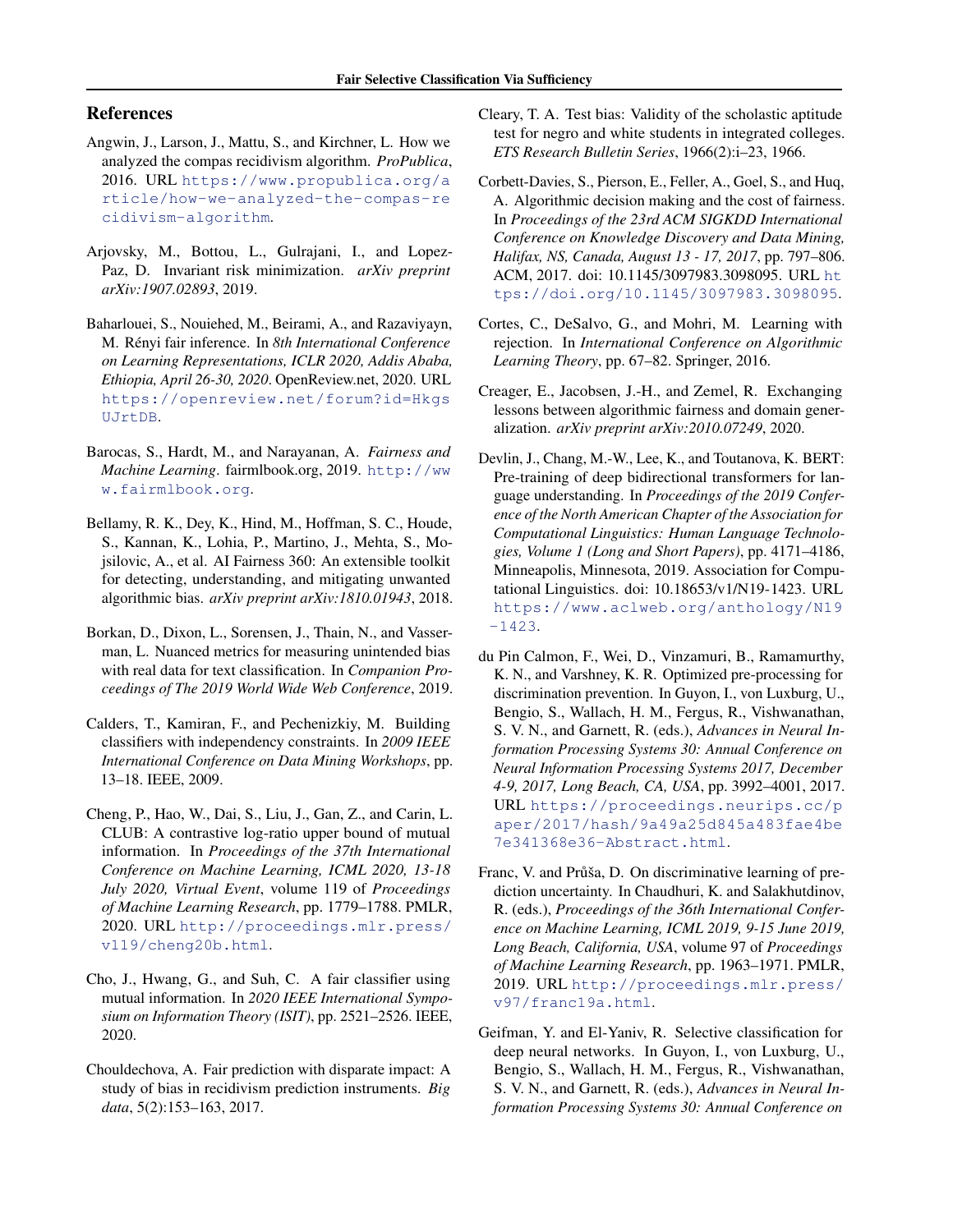<span id="page-9-0"></span>*Neural Information Processing Systems 2017, December 4-9, 2017, Long Beach, CA, USA*, pp. 4878–4887, 2017. URL [https://proceedings.neurips.cc/p](https://proceedings.neurips.cc/paper/2017/hash/4a8423d5e91fda00bb7e46540e2b0cf1-Abstract.html) [aper/2017/hash/4a8423d5e91fda00bb7e4](https://proceedings.neurips.cc/paper/2017/hash/4a8423d5e91fda00bb7e46540e2b0cf1-Abstract.html) [6540e2b0cf1-Abstract.html](https://proceedings.neurips.cc/paper/2017/hash/4a8423d5e91fda00bb7e46540e2b0cf1-Abstract.html).

- Grari, V., Ruf, B., Lamprier, S., and Detyniecki, M. Fairnessaware neural Réyni minimization for continuous features. *arXiv preprint arXiv:1911.04929*, 2019.
- Hardt, M., Price, E., and Srebro, N. Equality of opportunity in supervised learning. In Lee, D. D., Sugiyama, M., von Luxburg, U., Guyon, I., and Garnett, R. (eds.), *Advances in Neural Information Processing Systems 29: Annual Conference on Neural Information Processing Systems 2016, December 5-10, 2016, Barcelona, Spain*, pp. 3315– 3323, 2016. URL [https://proceedings.neur](https://proceedings.neurips.cc/paper/2016/hash/9d2682367c3935defcb1f9e247a97c0d-Abstract.html) [ips.cc/paper/2016/hash/9d2682367c393](https://proceedings.neurips.cc/paper/2016/hash/9d2682367c3935defcb1f9e247a97c0d-Abstract.html) [5defcb1f9e247a97c0d-Abstract.html](https://proceedings.neurips.cc/paper/2016/hash/9d2682367c3935defcb1f9e247a97c0d-Abstract.html).
- He, K., Zhang, X., Ren, S., and Sun, J. Deep residual learning for image recognition. In *2016 IEEE Conference on Computer Vision and Pattern Recognition, CVPR 2016, Las Vegas, NV, USA, June 27-30, 2016*, pp. 770–778. IEEE Computer Society, 2016. doi: 10.1109/CVPR.201 6.90. URL [https://doi.org/10.1109/CVPR.2](https://doi.org/10.1109/CVPR.2016.90) [016.90](https://doi.org/10.1109/CVPR.2016.90).
- Huang, G., Liu, Z., van der Maaten, L., and Weinberger, K. Q. Densely connected convolutional networks. In *2017 IEEE Conference on Computer Vision and Pattern Recognition, CVPR 2017, Honolulu, HI, USA, July 21-26, 2017*, pp. 2261–2269. IEEE Computer Society, 2017. doi: 10.1109/CVPR.2017.243. URL [https://doi.org/](https://doi.org/10.1109/CVPR.2017.243) [10.1109/CVPR.2017.243](https://doi.org/10.1109/CVPR.2017.243).
- Huang, S.-L., Makur, A., Wornell, G. W., and Zheng, L. On universal features for high-dimensional learning and inference. Preprint, 2019. [http://allegro.mit.](http://allegro.mit.edu/~gww/unifeatures) [edu/˜gww/unifeatures](http://allegro.mit.edu/~gww/unifeatures).
- Irvin, J., Rajpurkar, P., Ko, M., Yu, Y., Ciurea-Ilcus, S., Chute, C., Marklund, H., Haghgoo, B., Ball, R. L., Shpanskaya, K. S., Seekins, J., Mong, D. A., Halabi, S. S., Sandberg, J. K., Jones, R., Larson, D. B., Langlotz, C. P., Patel, B. N., Lungren, M. P., and Ng, A. Y. Chexpert: A large chest radiograph dataset with uncertainty labels and expert comparison. In *The Thirty-Third AAAI Conference on Artificial Intelligence, AAAI 2019, The Thirty-First Innovative Applications of Artificial Intelligence Conference, IAAI 2019, The Ninth AAAI Symposium on Educational Advances in Artificial Intelligence, EAAI 2019, Honolulu, Hawaii, USA, January 27 - February 1, 2019*, pp. 590–597. AAAI Press, 2019. doi: 10.1609/aaai.v33i01.3301590. URL [https:](https://doi.org/10.1609/aaai.v33i01.3301590) [//doi.org/10.1609/aaai.v33i01.3301590](https://doi.org/10.1609/aaai.v33i01.3301590).
- Jones, E., Sagawa, S., Koh, P. W., Kumar, A., and Liang, P. Selective classification can magnify disparities across groups. *arXiv preprint arXiv:2010.14134*, 2020.
- Kohavi, R. Scaling up the accuracy of naive-bayes classifiers: A decision-tree hybrid. In *Kdd*, volume 96, pp. 202–207, 1996.
- Lee, J., Bu, Y., Sattigeri, P., Panda, R., Wornell, G., Karlinsky, L., and Feris, R. A maximal correlation approach to imposing fairness in machine learning. *arXiv preprint arXiv:2012.15259*, 2020.
- Liu, L. T., Simchowitz, M., and Hardt, M. The implicit fairness criterion of unconstrained learning. In Chaudhuri, K. and Salakhutdinov, R. (eds.), *Proceedings of the 36th International Conference on Machine Learning, ICML 2019, 9-15 June 2019, Long Beach, California, USA*, volume 97 of *Proceedings of Machine Learning Research*, pp. 4051–4060. PMLR, 2019. URL [http://procee](http://proceedings.mlr.press/v97/liu19f.html) [dings.mlr.press/v97/liu19f.html](http://proceedings.mlr.press/v97/liu19f.html).
- Liu, Z., Luo, P., Wang, X., and Tang, X. Deep learning face attributes in the wild. In *2015 IEEE International Conference on Computer Vision, ICCV 2015, Santiago, Chile, December 7-13, 2015*, pp. 3730–3738. IEEE Computer Society, 2015. doi: 10.1109/ICCV.2015.425. URL <https://doi.org/10.1109/ICCV.2015.425>.
- Mary, J., Calauzènes, C., and Karoui, N. E. Fairness-aware learning for continuous attributes and treatments. In Chaudhuri, K. and Salakhutdinov, R. (eds.), *Proceedings of the 36th International Conference on Machine Learning, ICML 2019, 9-15 June 2019, Long Beach, California, USA*, volume 97 of *Proceedings of Machine Learning Research*, pp. 4382–4391. PMLR, 2019. URL [http://pr](http://proceedings.mlr.press/v97/mary19a.html) [oceedings.mlr.press/v97/mary19a.html](http://proceedings.mlr.press/v97/mary19a.html).
- Meade, R. Bias in machine learning: How facial recognition models show signs of racism, sexism and ageism. 2019. [https://towardsdatascience.com/bias](https://towardsdatascience.com/bias-in-machine-learning-how-facial-recognition-models-show-signs-of-racism-sexism-and-ageism-32549e2c972d)[in-machine-learning-how-facial-recog](https://towardsdatascience.com/bias-in-machine-learning-how-facial-recognition-models-show-signs-of-racism-sexism-and-ageism-32549e2c972d) [nition-models-show-signs-of-racism-s](https://towardsdatascience.com/bias-in-machine-learning-how-facial-recognition-models-show-signs-of-racism-sexism-and-ageism-32549e2c972d) [exism-and-ageism-32549e2c972d](https://towardsdatascience.com/bias-in-machine-learning-how-facial-recognition-models-show-signs-of-racism-sexism-and-ageism-32549e2c972d).
- Menon, A. K. and Williamson, R. C. The cost of fairness in binary classification. In *Conference on Fairness, Accountability and Transparency*, pp. 107–118. PMLR, 2018.
- Oakden-Rayner, L., Dunnmon, J., Carneiro, G., and Ré, C. Hidden stratification causes clinically meaningful failures in machine learning for medical imaging. In *Proceedings of the ACM conference on health, inference, and learning*, pp. 151–159, 2020.
- Pessach, D. and Shmueli, E. Algorithmic fairness. *arXiv preprint arXiv:2001.09784*, 2020.